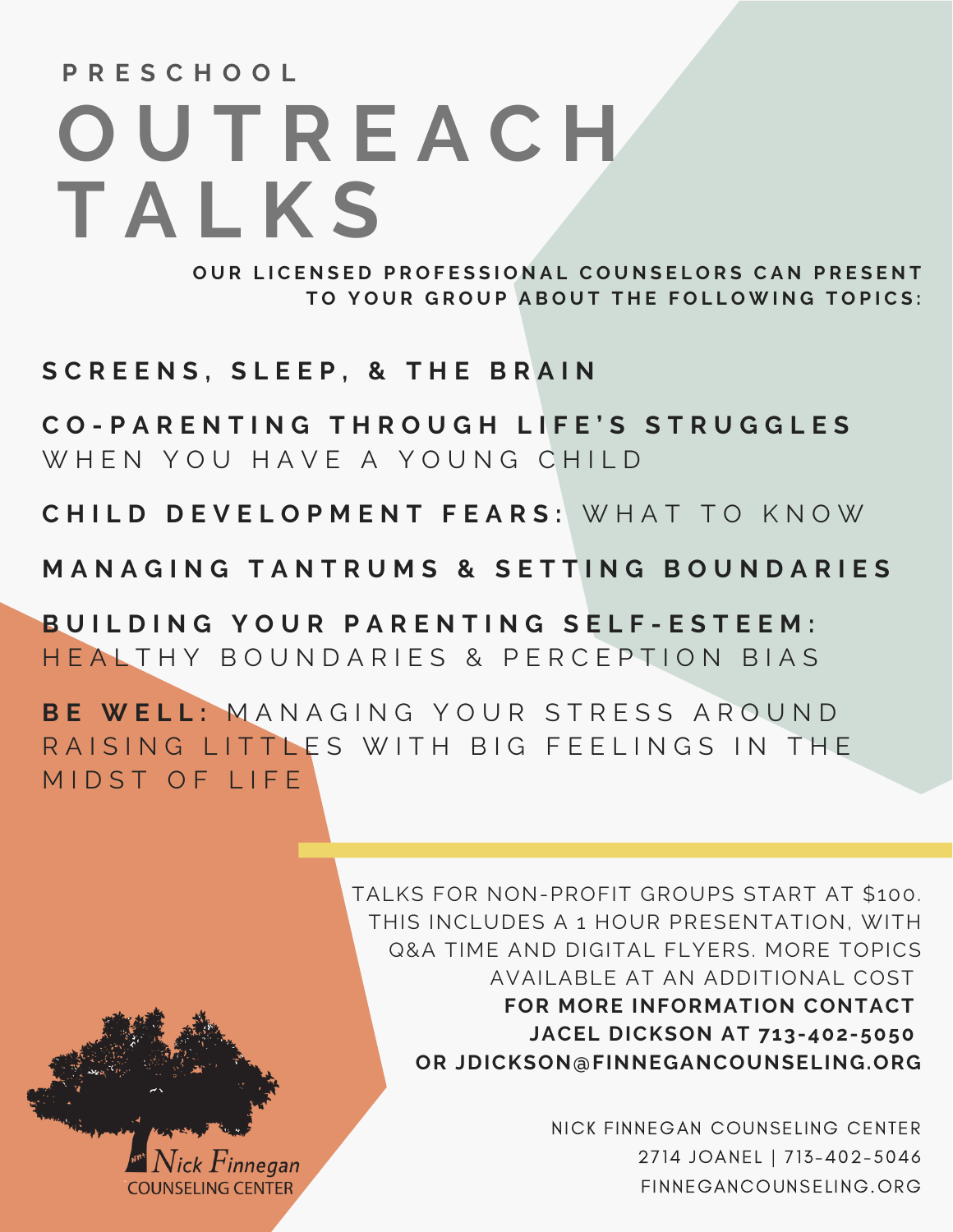### OUR LICENSED PROFESSIONAL COUNSELORS CAN PRESENT THE FOLLOWING TOPICS: **O U T R E A C H T A L K S** E L E M E N T A R Y S C H O O L

#### SCREENS, VIDEO GAMES, AND THE BRAIN

**N A V I G A T I N G A D H D** A N D O T H E R E X E C U T I V E FUNCTION CONCERNS

**H O W T O H A V E T H E S E X T A L K**

PROTECTING YOUR CHILDREN FROM PREDATORS O N L I N E & I R L I N R E A L LIFE

**M A N A G I N G L I F E O N T H E S P E C T R U M A T T A C H M E N T :** H O W Y O U R C O N N E C T I O N T O Y O U R CHILD BUILDS THEIR BRAIN

BUILDING RESILIENCY: UNDERSTANDING STRESS AND TEACHING YOUR CHILD TO NAVIGATE IT

PARENTING: USING POSITIVE DISCIPLINE TO HELP. YOUR CHILDREN NAVIGATE THEIR WORLD

NAVIGATING THE SCHOOL SYSTEM TO ADDRESS YOUR

CHILD'S NEEDS

Q&A TIME AND DIGITAL FLYERS. MORE TOPICS AVAILABLE AT AN ADDITIONAL COST **FOR MORE INFORMATION CONTACT JACEL DICKSON AT 713-402-5050 OR JDICKSON@FINNEGANCOUNSELING.ORG**

TALKS FOR NON-PROFIT GROUPS START AT \$100. THIS INCLUDES A 1 HOUR PRESENTATION, WITH

> NICK FINNEGAN COUNSELING CENTER 2714 JOANEL | 713-402-5046 FINNEGANCOUNSELING.ORG

*Finnegan* **COUNSELING CENTER**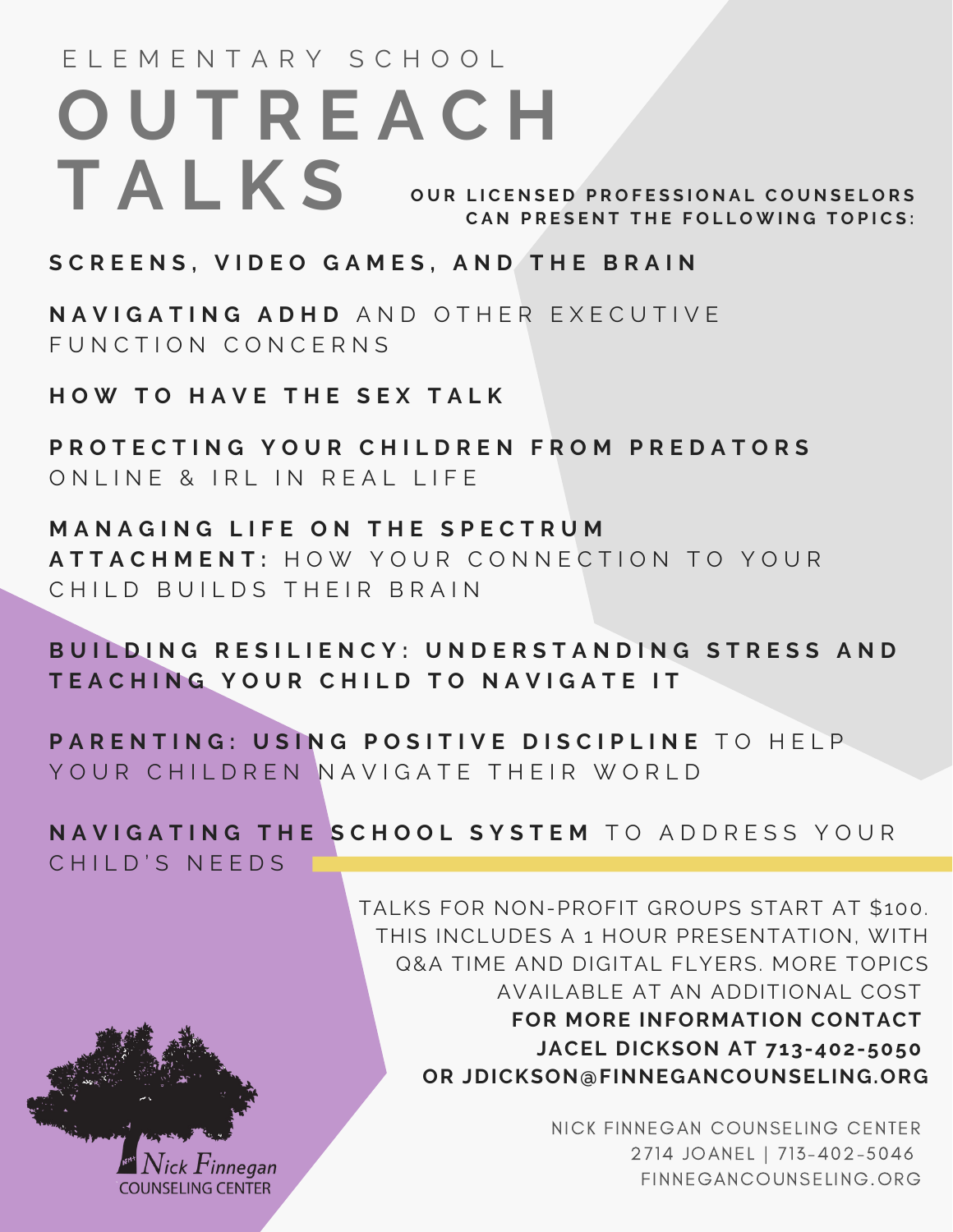## **O U T R E A C H T A L K S** M I D D I F S C H O O L

OUR LICENSED PROFESSIONAL COUNSELORS CAN PRESENT TO YOUR GROUP ABOUT THE FOLLOWING TOPICS:

SCREENS, SOCIAL MEDIA, AND THE BRAIN

**N A V I G A T I N G A D H D** A N D O T H F R F X F C U T I V E F U N C T I O N C O N C F R N S

PREPARING YOUR CHILD FOR HIGH SCHOOL THE MENTAL AND EMOTIONAL LONG GAME

**S U I C I D E A N D S E L F - H A R M**

**H O W T O H A V E T H E S E X T A L K**

BUILDING RESILIENCY: UNDERSTANDING STRESS AND T F A C H I N G Y O U R C H I I D T O N A V I G A T F I T

PARENTING: USING POSITIVE DISCIPLINE TO HELP YOUR CHILDREN NAVIGATE THEIR WORLD

NAVIGATING THE SCHOOL SYSTEM TO ADDRESS YOUR

CHILD'S NEEDS



TALKS FOR NON-PROFIT GROUPS START AT \$100. THIS INCLUDES A 1 HOUR PRESENTATION, WITH Q&A TIME AND DIGITAL FLYERS. MORE TOPICS AVAILABLE AT AN ADDITIONAL COST **FOR MORE INFORMATION CONTACT JACEL DICKSON AT 713-402-5050 OR JDICKSON@FINNEGANCOUNSELING.ORG**

> NICK FINNEGAN COUNSELING CENTER 2714 JOANEL | 713-402-5046 FINNEGANCOUNSELING.ORG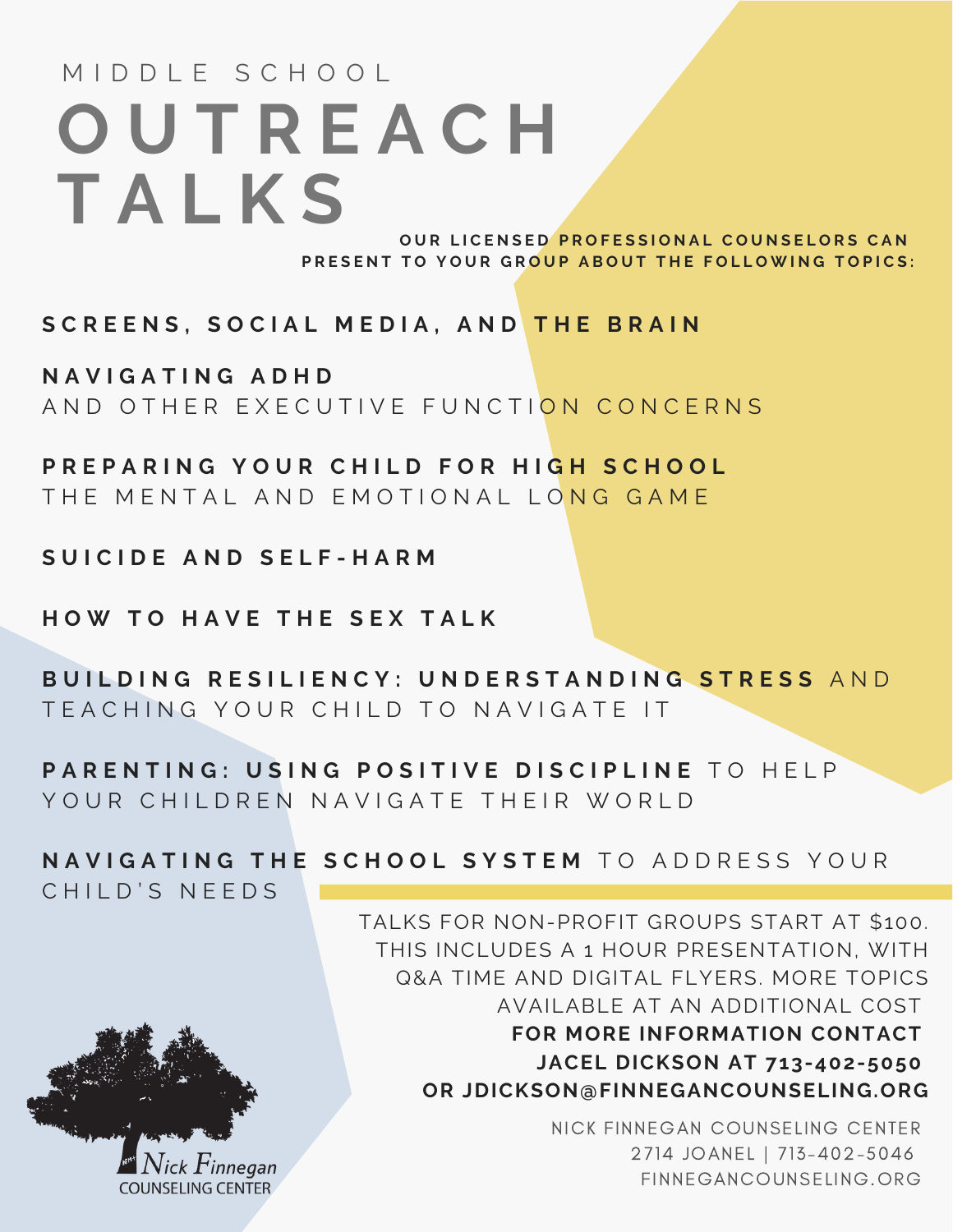# **O U T R E A C H T A L K S** H I G H S C H O O L

OUR LICENSED PROFESSIONAL COUNSELORS CAN PRESENT TO YOUR GROUP ABOUT THE FOLLOWING TOPICS:

SCREENS, SOCIAL MEDIA, AND THE BRAIN

**N A V I G A T I N G A D H D** AND OTHER EXECUTIVE FUNCTION CONCERNS

PREPARING YOUR CHILD FOR COLLEGE THE MENTAL AND EMOTIONAL LONG GAME

**S U I C I D E A N D S E L F - H A R M**

**L E T ' S T A L K A B O U T S E X** BOUNDARIES, SAFETY, RESPECT

STRESS, BURN-OUT, AND IDENTITY- THE PATH TO SUCCESS

> TALKS FOR NON-PROFIT GROUPS START AT \$100. THIS INCLUDES A 1 HOUR PRESENTATION, WITH Q&A TIME AND DIGITAL FLYERS. MORE TOPICS AVAILABLE AT AN ADDITIONAL COST **FOR MORE INFORMATION CONTACT JACEL DICKSON AT 713-402-5050 OR JDICKSON@FINNEGANCOUNSELING.ORG**

> > NICK FINNEGAN COUNSELING CENTER 2714 JOANEL | 713-402-5046 FINNEGANCOUNSELING.ORG